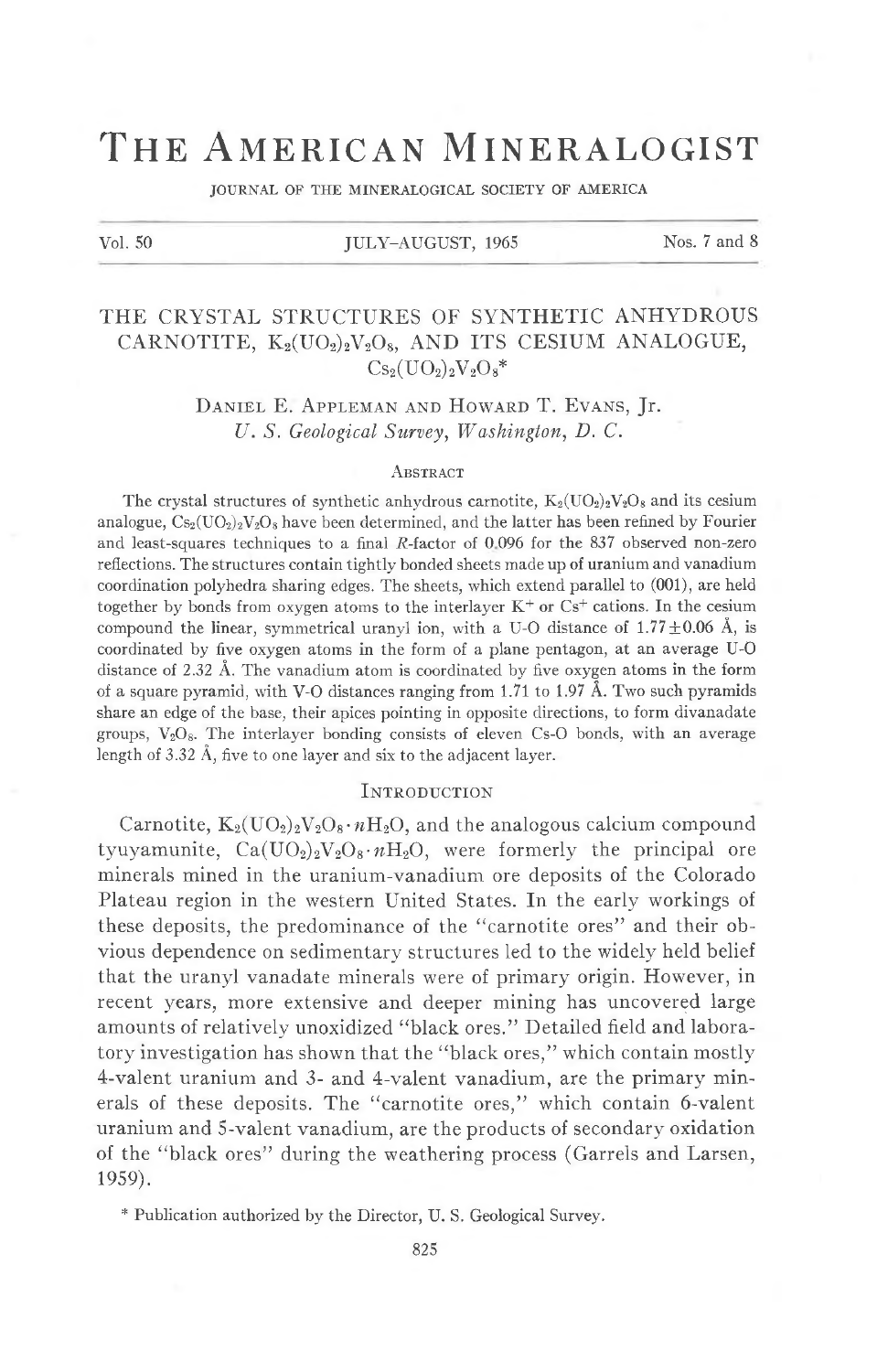In their highest oxidation states both  $U(+6)$  and  $V(+5)$  are rather soluble in dilute aqueous solutions. The greater part of these elements, therefore, would be lost into circulating ground waters, were the elements not fixed by the formation of very insoluble uranyl vanadate complexes of the carnotite type. Consequently, carnotite plays a crucial role in the geochemistry of oxidized uranium-vanadium ore deposits, and knowledge of its crystai chemistry and mode of formation is essential to an understanding of the origin of these deposits (Evans and Garreis. 1958).

Although previous studies of secondary uranium and vanadium minerals revealed many new and unexpected structure types, the results of these studies did not seem to account for the unique behavior of the minerals of the carnotite group. The detaiied structural analysis reported in this paper was undertaken with the hope of filling this gap in our knowledge of the crystal chemistry of uranium and vanadium.

## PREVIOUS  $X$ -RAY DIFFRACTION STUDIES

The only previous crystal-structure investigation of carnotite is that of Sundberg and Sillén (1949). Working with very crude  $x$ -ray diffraction intensity- data obtained from synthetic anhydrous carnotite,  $K_2( UO_2)_2V_2O_8$ , these authors were able to locate only the uranium atoms with certainty. Approximate positions were obtained for the potassium and vanadium atoms. The oxygen atoms were then placed by consideration of the packing of spheres, assuming vanadium to be in tetrahedral coordination. The resulting structure was said to consist of  $(UO_2VO_4)^{-n}$ sheets, in which a linear uranyl ion was coordinated by four oxygen atoms from three different  $VO<sub>4</sub>$  tetrahedra, in a highly asymmetrical configuration.

This structure seemed unsatisfactory to us for several reasons, chiefly because of anomalously short V-U distances and the extreme irregularity of the coordination around the uranyl ion. In addition, Barton (1958) showed that carnotite precipitates most rapidly from solutions with a  $\psi$ H between 7 and 9.5, in which the concentration of the tetrahedral orthovanadate group is only about  $10^{-9}$  moles/l (Evans and Garrels, 1958). In work published since the appearance of Sundberg and Sillén's paper, Byström et al. (1950) and many other authors have found pentavalent vanadium in non-tetrahedral coordination. Therefore, it could no Ionger be assumed that the carnotite structure contained tetrahedral VOa groups.

Donnay and Donnav (1955) studied natural and synthetic carnotites, in various stages of hydration, by single-crystal and powder-diffraction  $x$ -ray techniques. They confirmed Sundberg and Sillén's determination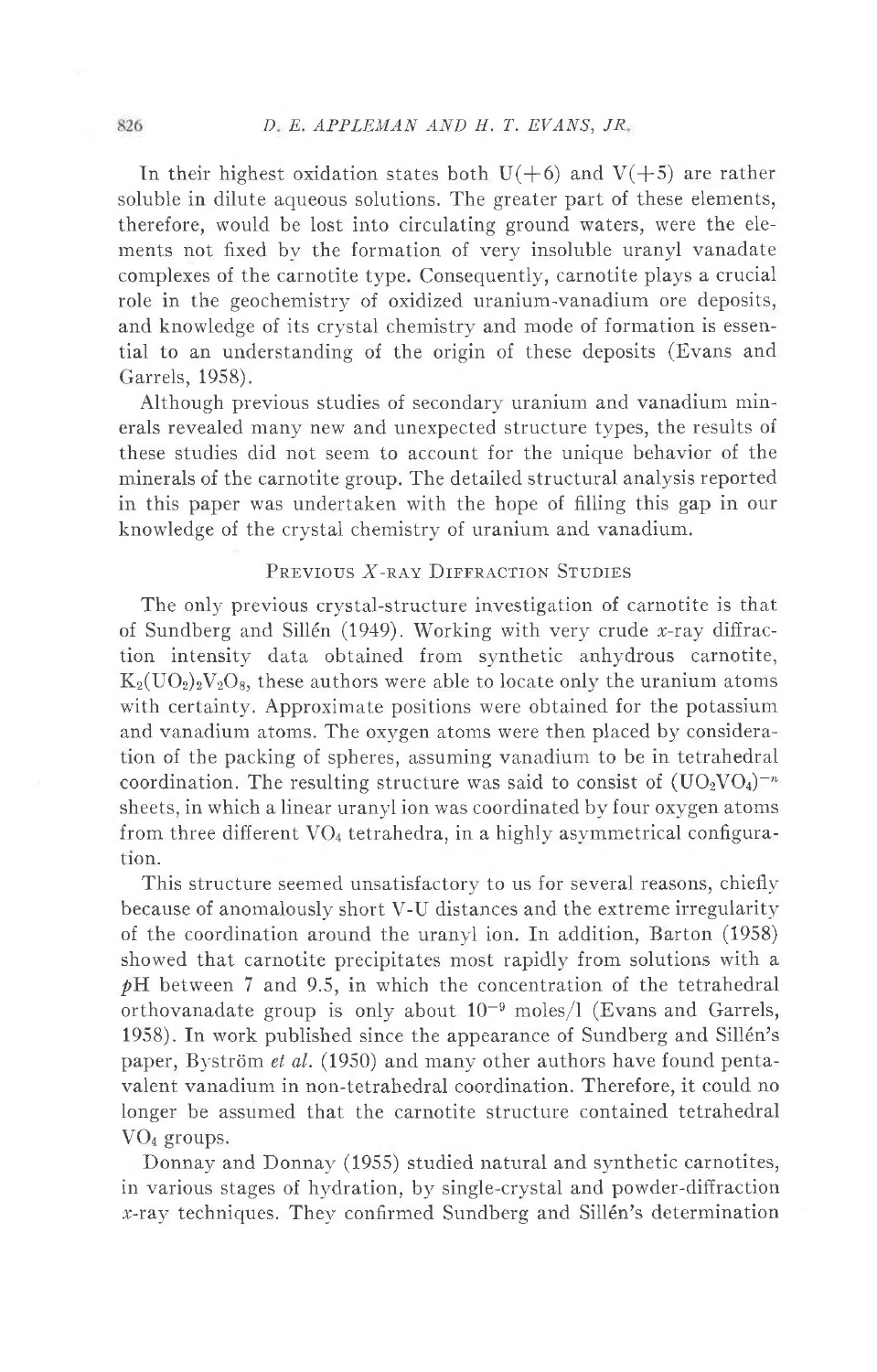of the space group and unit-cell parameters and also described the twin laws and the effects of hydration on the cell dimensions.

Barton (1958) carried out a detailed investigation of the synthesis and properties of carnotite and its alkali analogues. He determined the cell parameters of this isomorphous series of compounds by the Buerger precession method. Those of Barton's results that are pertinent to our investigation are summarized in the following section of this paper.

A preliminary report on the crystal structure of carnotite appeared in an abstract by Appleman and Evans (1957), and a brief discussion of the crystal chemistry was published by Barton and Appleman (1957).

# EXPERIMENTAL PROCEDURE

The crystals used in this study were prepared by Paul B. Barton of the U. S. Geological Survey (Barton, 1958). Large single crystals of compounds with the formula type  $M_2(UO_2)_2V_2O_8$ , with  $M=Na$ , K, Rb, Cs or Tl, were synthesized by crystallization from fused  $\text{MVO}_3$  fluxes containing added uranyl nitrate, uranyl acetate, or uranium trioxide hydrate. Unit-cell,  $x$ -ray powder-diffraction and optical data are given by Barton for all of the above compounds, as well as for a number of related natural and artificial crystals. X-ray diffraction and optical examination showed that the potassium and cesium compounds formed the best crystals: these two substances were therefore selected for structure analysis.

The two crystals which were selected for x-ray diffraction intensity measurements are yellow diamond-shaped plates approximately 0.2 mm thick, bounded by the micaceous (001) cleavage and the well-developed 1110f form. The longest dimension, parallel to [010], is 0.7 mm for  $K_2({\rm UO}_2)_2V_2O_8$  and 1 mm for  $Cs_2({\rm UO}_2)_2V_2O_8$ . The cesium compound also shows fairly well-developed [010] and {100} forms. Crystallographic data for these compounds, taken from Barton (1958), are reproduced for convenience in Table 1. Optical goniometric measurements confirm the axial ratios and  $\beta$ -angles derived from the x-ray data.

The main experimental difficulty encountered in the crystal-structure analysis of carnotite-like compounds lies in the large errors introduced by absorption into the measurement of the x-ray diffraction intensities. This difficulty is largely eliminated by the use of Buerger precession photographs of the reciprocal-lattice nets perpendicular to [001]. Donnay and Donnay (1955) demonstrate that when a crystal approximating a uniform sheet, larger than the cross-section of the incident  $x$ -ray beam, is photographed by the Buerger precession method, the amount of absorption is constant for all reflections in a given reciprocal-lattice net parallel to the sheet. Because of the monoclinic symmetry, the reciprocal-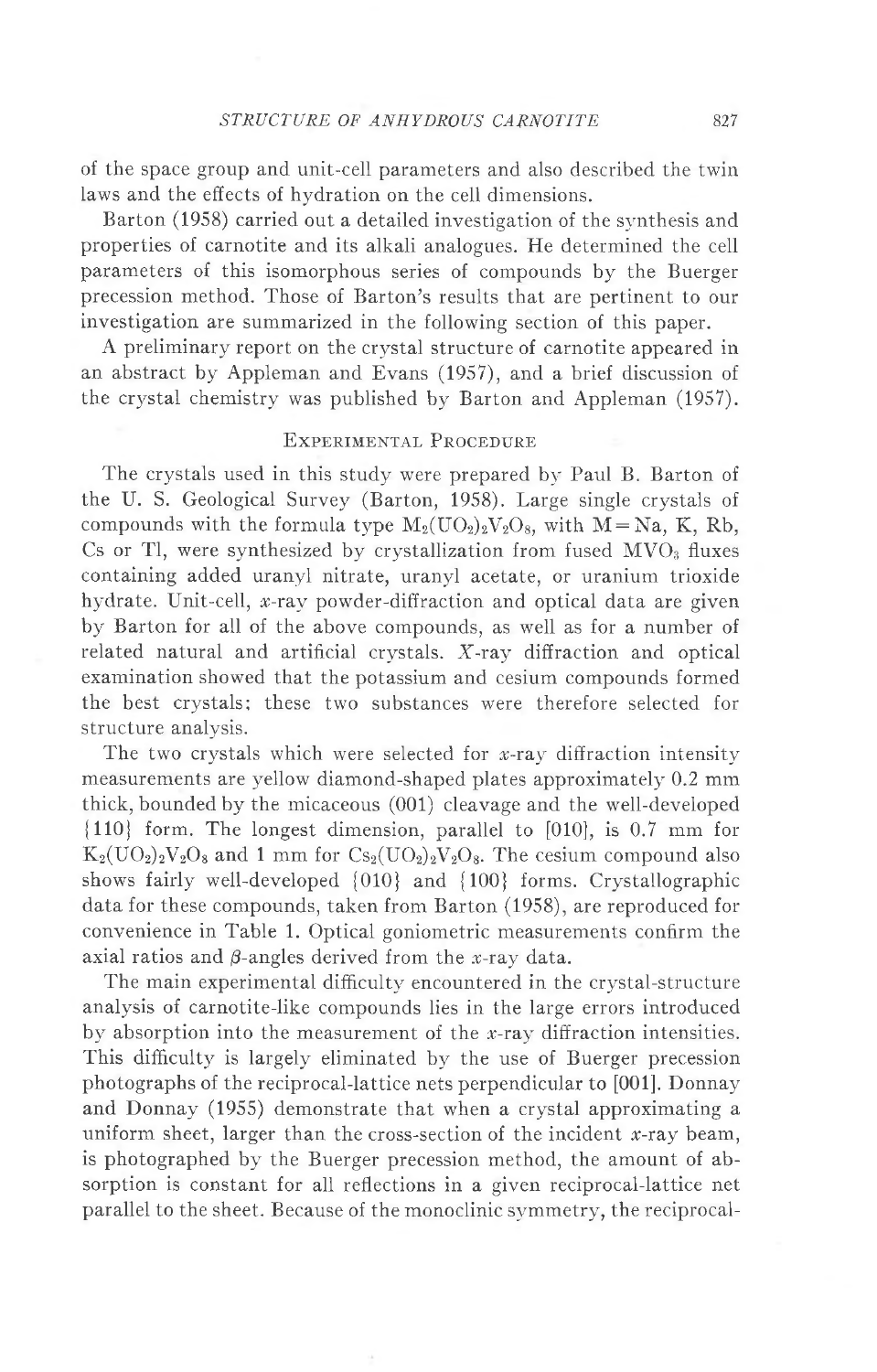| Compound                | $K_2({\rm UO_2})_2{\rm V_2O_8}$    | $Cs_2(UO_2)_2V_2O_8$              |
|-------------------------|------------------------------------|-----------------------------------|
| Space Group             | monoclinic, $P21/a$                | monoclinic, $P21/a$               |
| a(A)                    | $10.47 + 0.02$                     | $10.51 + 0.02$                    |
| b(A)                    | $8.41 + 0.01$                      | $8.45 + 0.01$                     |
| c(A)                    | $6.59 + 0.01$                      | $7.32 + 0.01$                     |
| ß                       | $103^{\circ}$ 50' + 05'            | $106^{\circ}$ $05' \pm 05'$       |
| Cell contents           | $2[K_2({\rm UO_2})_2{\rm V_2O_8}]$ | $2[Cs_2(UO_2)_2V_2O_8]$           |
| Specific gravity (calc) | 4 9 9                              | 5.52                              |
| Specific gravity (obs)  | $4.95 + 0.05$                      | $5.48 + 0.05$                     |
| Optics:                 |                                    |                                   |
| $\alpha$ (calc)         | $1.77 + 0.04$                      | < 1.83                            |
| β                       | $2.010 + 0.005$                    | $2.49 + 0.01$                     |
| $\gamma$                | $2.090 + 0.005$                    | >2.70                             |
| $2V(Na$ light)          | $53^{\circ}$ 30' + 1 <sup>o</sup>  | $45^{\circ}$ 30' + 1 <sup>o</sup> |

|  |  |  |  |  |  |                      | TABLE 1. CRYSTALLOGRAPHIC DATA FOR SYNTHETIC CARNOTITE ANALOGUES |  |  |
|--|--|--|--|--|--|----------------------|------------------------------------------------------------------|--|--|
|  |  |  |  |  |  | (AFTER BARTON, 1958) |                                                                  |  |  |

lattice nets perpendicular to [001] in carnotites make an angle of  $14^{\circ}$ -16<sup>o</sup> with the perfect  $(001)$  cleavage; however, there is still considerable compensation for absorption. Therefore, most of our intensity measurements were made on precession photographs of these nets.

Intensity data were collected on the precession camera with  $M \circ K \alpha$ radiation for the hk0 net of  $K_2(\text{UO}_2)_2V_2O_8$ , and for the hk0, hk1, hk2 and  $h\bar{k}3$  nets of  $Cs_2(UO_2)_2V_2O_8$ , which give sharper diffraction patterns. In addition, the 0kl net of  $K_2(UO_2)_2V_2O_8$  and the h $\ell 0l$  net of  $Cs_2(UO_2)_2V_2O_8$ were recorded, aithough these nets are strongly affected by absorption. All nets were recorded on several exposures of varying duration in order to cover the greatest possible range of reflection intensities. The intensities were measured by visual comparison with a calibrated strip of spots made in the precession camera from one of the reflections (Appleman and Ross, in preparation). Lorentz and polarization corrections were calculated on a digital computer. No corrections were made for absorption, which was assumed to be minimal for the reasons given above. Initial temperature and scale factors for the  $hk0$  data, which were used for the preliminary structure analysis, were obtained by Wilson's method. In the structure-factor calculations, the following atomic scattering-factor curves were used: U° from the Internationale Tabellen (1935), reduced uniformiy by 5.6 electrons to correct for anomalous dispersion (Zachariasen, 1954 b); Cs<sup>+</sup> from Thomas and Umeda (1957),  $V^{\circ}$ from Viervoll and Ögrim (1949), and  $K^+$  and  $0^{\circ}$  from Berghuis et al. (1955).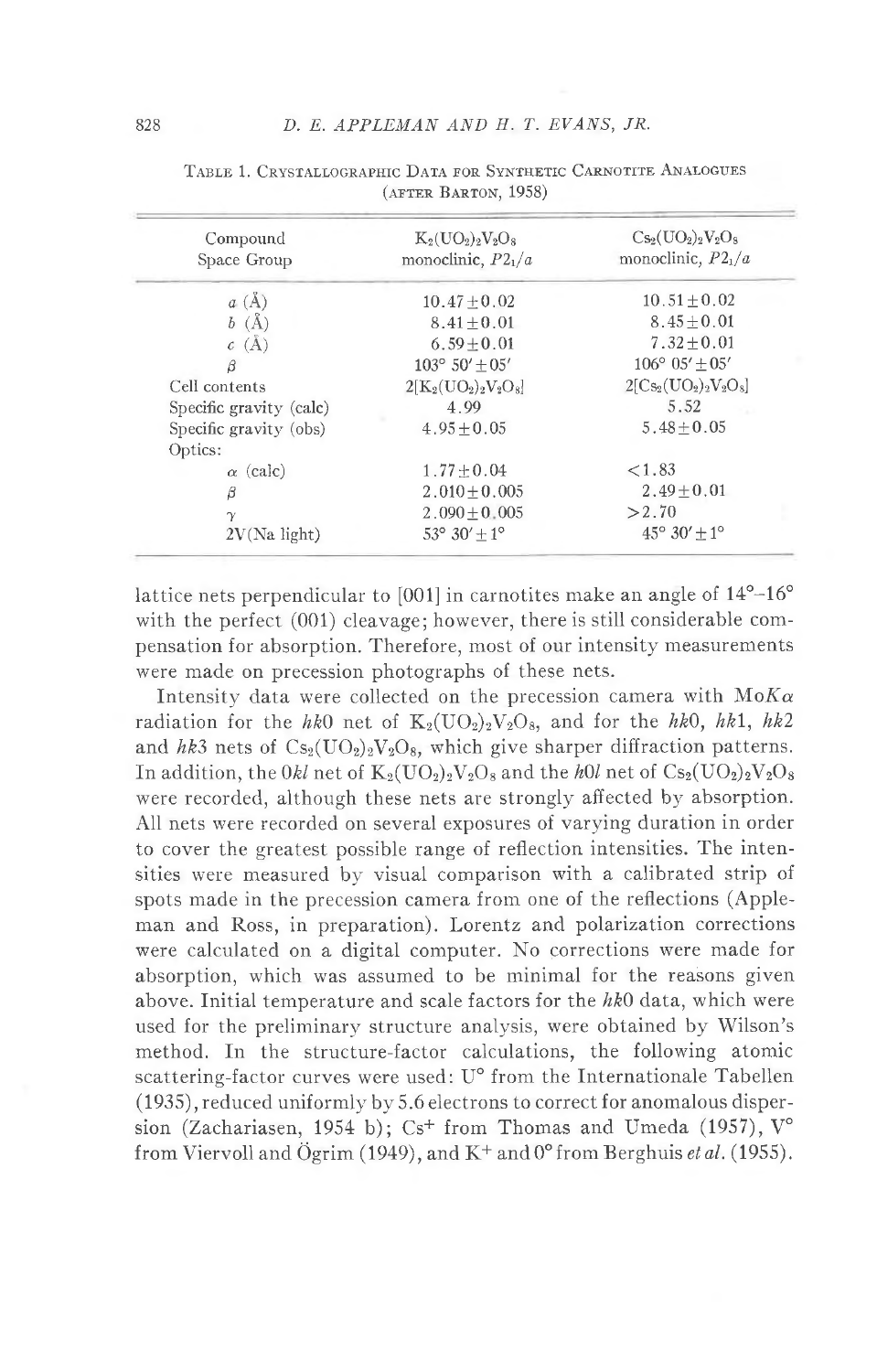## DETERMINATION OF THE STRUCTURE

Analysis and comparison of the Patterson projections along [001] for the isostructural potassium and cesium compounds readily yielded the x and y coordinates of the U, V, and K or Cs atoms. After further refinement by electron-density syntheses, the reliability factor  $R$  was 0.192 for the 106 non-zero  $F_{\text{obs}}$  of the potassium compound and 0.169 for the 110 non-zero  $F_{obs}$  of the cesium compound, based entirely on the heavyatom contributions. These contributions were then subtracted from the scaled observed structure amplitudes, with the assumption that the heavy atoms determined virtually all of the phases. The residues were used as the coefficients in Fourier svntheses. In the resulting maps (Figs. 1A, B) all of the oxygen atoms are resolved, although their images are badly distorted and there are many spurious background peaks, probably due to the remaining effects of absorption. However, since the distortion and background "noise" are different for the two isostructural compounds, a comparison between Figs. 1A and 18 makes it a simple matter to locate the oxygen atoms. When the oxygen contributions were included, the R-factors for these projections dropped to 0.161 for the potassium compound and 0.124 for the cesium copmound.

At this stage we were able to derive the main features of the carnotite structure from a reasonable interpretation of Figs. 1A, B combined with a knowledge of the interatomic distances to be expected around uraniurn and vanadium, and of the markedly layered nature of the material. Each vanadium atom is surrounded by  $5$  oxygen atoms in the form of a tetragonal pyramid, with two such coordination polyhedra sharing an edge to form double  $V_2O_8^{6-}$  "divanadate" groups. For this reason we have adopted the dimeric formulae  $K_2( U O_2)_2 V_2 O_8$  and  $Cs_2( U O_2)_2 V_2 O_8$ . The linear uranyl ion is also surrounded by five oxygen atoms, in the form of a plane pentagon, which shares edges with adjacent divanadate groups and uranyl coordination groups to form infinite sheets parallel to (001). The cesium or potassium ions lie between the sheets in irregular coordination.

Approximate z-coordinates for the U, V, Cs and K atoms were obtained from Patterson and electron-density projections along [100] for  $K_2({\rm UO}_2)_2V_2O_8$  and along [010] for  $Cs({\rm UO}_2)_2V_2O_8$ . In conjunction with spatial considerations, these badly distorted eiectron-density projections also yielded an initial set of z-coordinates for the oxygen atoms. These coordinates confirmed the structure derived above, which is completely different from that postulated by Sundberg and Sillén (1949).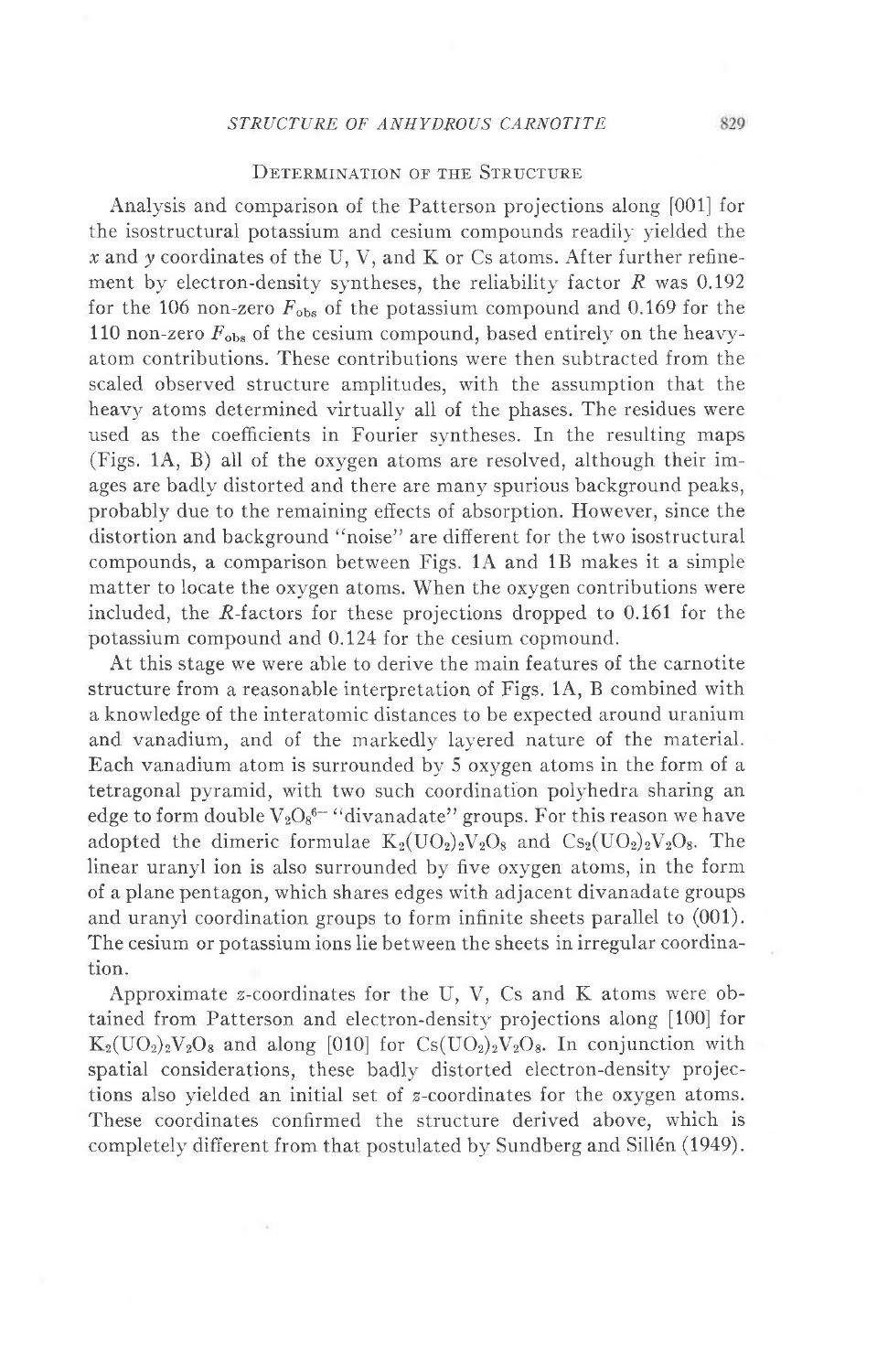



Frc. 1. Electron-density projections along [001]: origin in upper left corner;  $a \sin \beta$  vertical,  $b$  horizontal. Uranium, vanadium, and alkali contributions removed (see text). Small solid circles mark uranium and vanadium positions; double circles, alkali positions; crosses, oxygen maxima; large open circles, oxygen positions from stage 1 least-squares refinement. A.  $K_2(UO_2)_2V_2O_8$  contoured on an arbitrary interval. B.  $Cs_2(UO_2)_2V_2O_8$  contoured on an arbitrary interval. C.  $Cs<sub>2</sub>(UO<sub>2</sub>)<sub>2</sub>V<sub>2</sub>O<sub>8</sub>$  from combined generalized projections: dashed contour at  $4e/\AA^2$ , contour interval  $2e/\AA^2$ .

# REFINEMENT OF THE  $\text{Cs}_2(\text{UO}_2)_2\text{V}_2\text{O}_8$  Structure

Further refinement of the carnotite structure was carried out on the cesium analogue alone, since this compound gave sharper diffraction patterns. The refinement proceeded in three stages. In the first stage, coordinates and individual isotropic temperature parameters for all atoms were refined with a diagonal-approximation least-squares program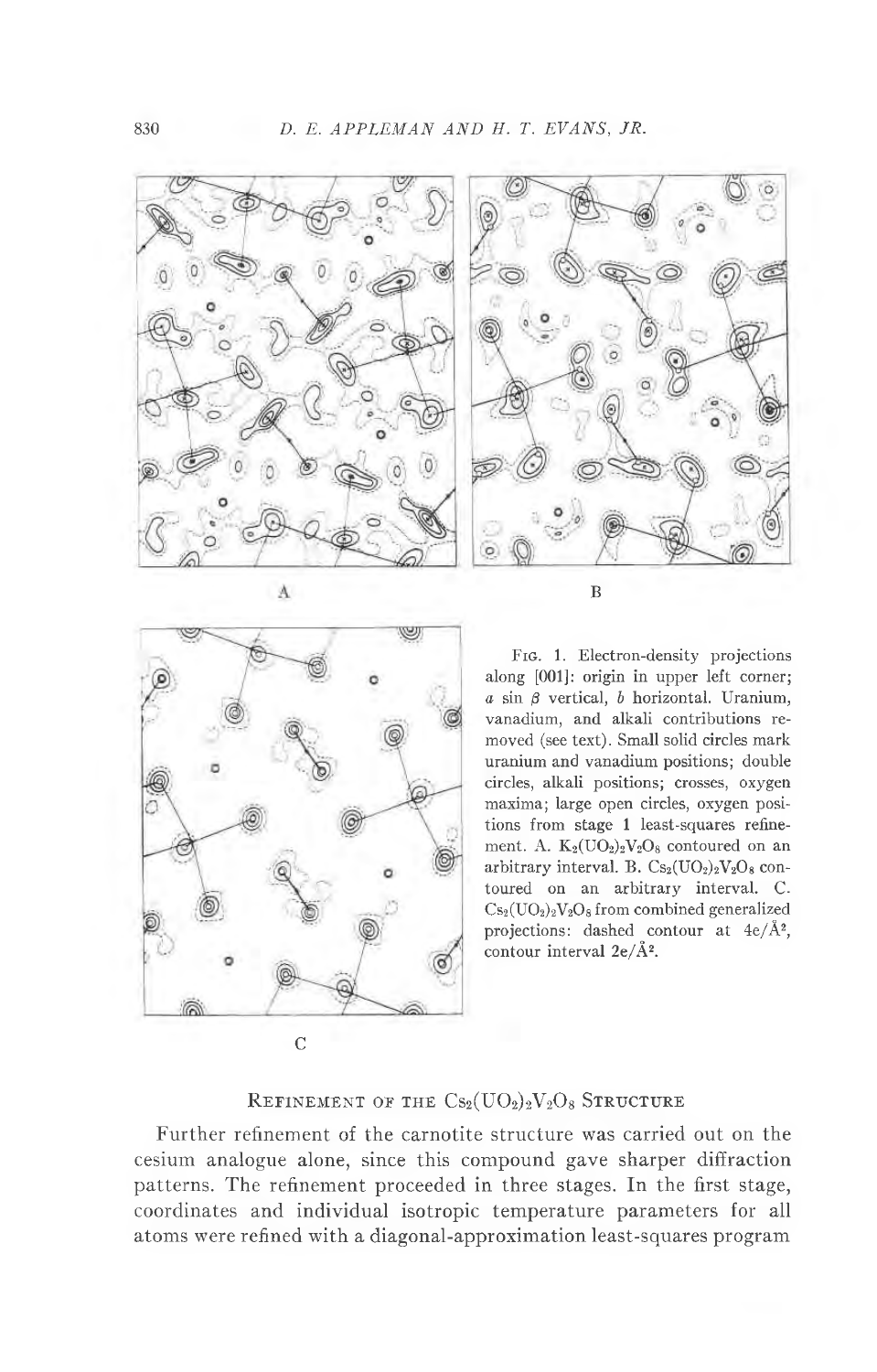written by D. Appleman and E. Monasterski and described in Clark and Christ (1959). The data for the hk0, hk1, hk2, and hk3 nets were treated separately, as required by the program, since it was impossible to prescale the data satisfactorily because of the absorption problem on the crosslevels. The values obtained from the refinement of each level were then averaged to yield a set of refined atomic parameters.

In the second stage, further refinement of the  $x$ - and  $y$ -parameters of the oxygen atoms was carried out by means of generalized electrondensity projections (Clews and Cochran, 1949; Cochran and Dyer, 1952). Following the procedure of Fridrichsons and Mathieson (1955) the modulus of the generalized projection,  $|\rho_n(x, y)| = [C_n^2 + S_n^2]$  was calculated for  $n=1$ , 2, and 3. These three projections were summed point-by-point together with the standard electron-density projection  $\rho_0(x, y)$  to give the combined projection  $\rho_2(x, y) = \frac{1}{2}\rho_0 + |\rho_1| + |\rho_2| + |\rho_3|$ . The coefficients used in these syntheses were formed from residuals which were obtained by subtracting the contributions of  $U, V$ , and  $Cs$ , calculated in the first-stage least-squares refinement, from the scaled observed structure amplitudes. Therefore, the combined projection, shown in Fig. 1C, includes only the oxygen contributions and is directly comparable with the projection of Fig. 1B which is based on the  $hk0$ data alone. The spectacular improvement in resolution enabled us to obtain improved  $x$  and  $y$  coordinates of the oxygen atoms by leastsquares fitting of a two-dimensional Gaussian function to each peak in Fig. 1C (Frasson, 1955).

The final stage of structure refinement was undertaken after largescale computing facilities became available. Full-matrix least-squares refinement of positional parameters and individual isotropic temperature parameters for all atoms was carried out employing the combined  $hk0$ ,  $h\&1$ ,  $h\&2$  and  $h\&3$  data. A separate scale factor was refined for each level. The program and weighting scheme are described in Clark et al. (1964).

The final set of refined atomic parameters obtained in this study is listed in Table 2. The standard errors were obtained from the fullmatrix ieast-squares refinement in the usual way (Busing and Levy, 1959a). The errors in the z parameters are 3 to 4 times as large as the errors in x and y because of the limited range of  $l$  in the observed data. The anomalously low temperature factor found for vanadium, as well as the large variations in the temperature factors for oxygen atoms in similar environments, are probably due to the remaining effects of absorption on the intensity measurements.

The structure factors calculated from the parameters of Table 2 are listed along with the scaled observed structure factors in Table 7.1 The

<sup>1</sup> Table 7, listing the observed and calculated structure factors, has been deposited as Document No. 8450 with the American Documentation Institute, Auxiliary Publica-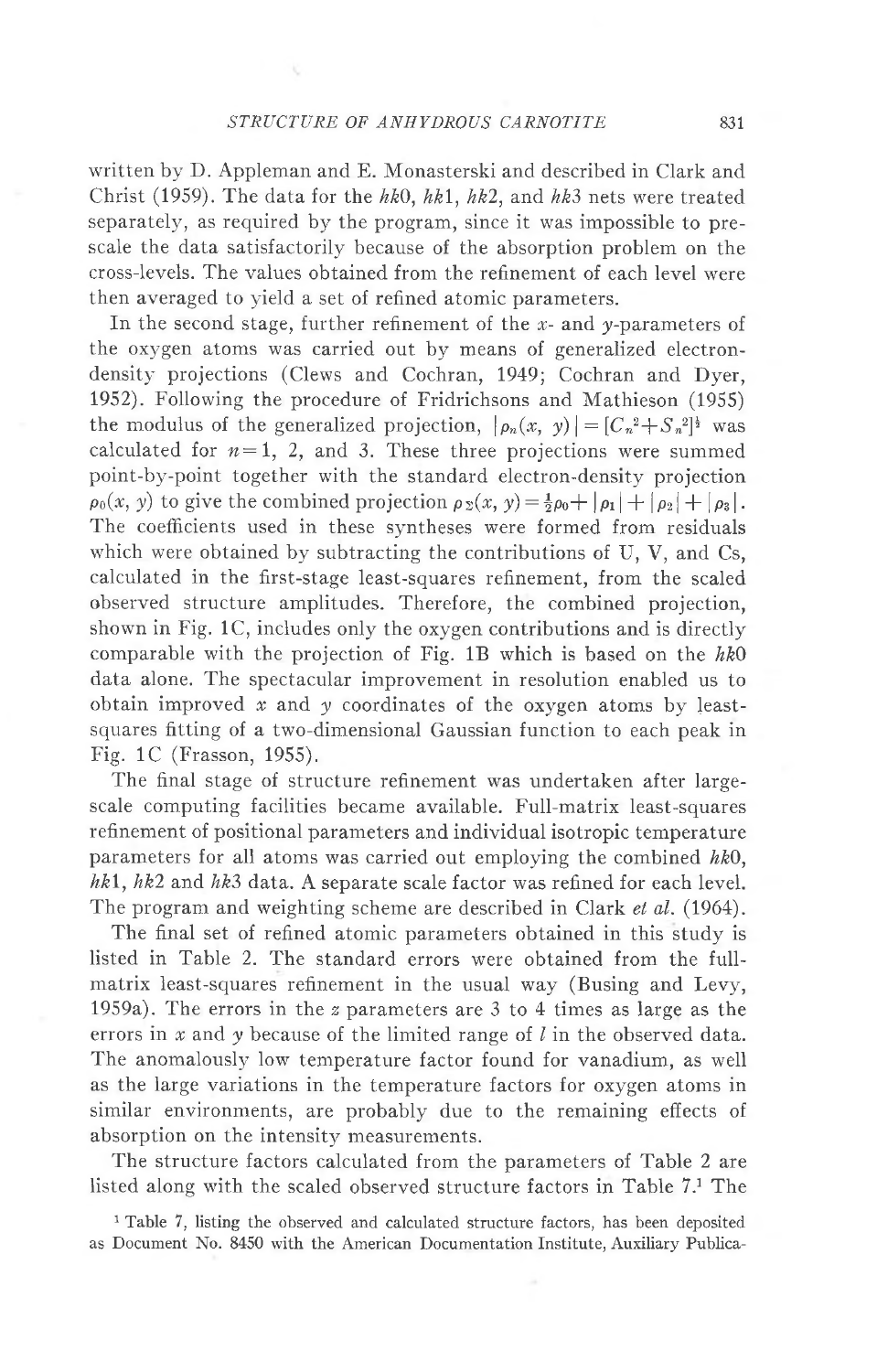| Atom           | Desig-<br>nation<br><sub>on</sub><br>Fig. 2 | x     | $\sigma(x)$ | y     | $\sigma(y)$ | $\mathcal{Z}$ | $\sigma(z)$ | B    | $\sigma(B)$ |
|----------------|---------------------------------------------|-------|-------------|-------|-------------|---------------|-------------|------|-------------|
| O <sub>1</sub> | А                                           | .6238 | .0031       | .4382 | .0039       | .7415         | .0097       | 1.28 | .51         |
| O <sub>2</sub> | B                                           | .7406 | .0028       | .5226 | .0034       | 1.2330        | .0090       | 0.91 | .45         |
| O <sub>3</sub> | G                                           | .5098 | .0023       | .6525 | .0028       | .9667         | .0077       | 0.22 | .36         |
| O <sub>4</sub> | Κ                                           | .9347 | .0033       | .6342 | .0039       | .6603         | .0110       | 1.42 | .55         |
| O <sub>5</sub> | Е                                           | .8953 | .0026       | .4424 | .0031       | .9820         | .0084       | 0.63 | .41         |
| $O_6$          | F                                           | .7786 | .0027       | .7077 | .0032       | .9418         | .0082       | 0.75 | .43         |
| V              |                                             | .9440 | .0005       | .6495 | .0007       | .8959         | .0021       | 0.02 | .09         |
| Cs             |                                             | .6358 | .0003       | .7681 | .0003       | .4576         | .0009       | 1.46 | .05         |
| U              |                                             | .6813 | .0001       | .4795 | .0001       | .9873         | .0004       | 0.20 | .03         |

TABLE 2. ATOMIC PARAMETERS AND STANDARD ERRORS FROM FINAL LEAST-SOUARES REFINEMENT

final R-factor is 0.096 for the 847 reflections with  $F_{obs} > 0$ . The weighted average standard error in  $F$  for these non-zero reflections is 8.1.

DESCRIPTION OF THE  $Cs_2(UO_2)_2V_2O_8$  STRUCTURE

The uranium coordination polyhedron. In carnotite, as in almost all compounds of hexavalent uranium, the uranium atom occurs coordinated with oxygen as the linear uranyl ion,  $UO_2^{2+}$ . The uranyl ion, in turn, is coordinated in  $Cs_2(UO_2)_2V_2O_8$  by five oxygen atoms lying approximately in a plane passing through the uranium atom and perpendicular to the uranyl axis. The resulting pentagonal dipyramid is described fully in Table 3 and is illustrated in Fig. 3. The bond lengths and angles and their associated standard errors, given in Tables 3, 4 and 5 were computed by a method similar to the one used by Busing and Levy (1959b).

The equation of the plane which gives the best least-squares fit to the five oxygen atoms surrounding the uranyl ion has been determined by the method of Hebert (1960). For the pentagon associated with the uranium atom at  $x=0.3187$ ,  $y=0.5205$ ,  $z=1.0127$ , the equation, expressed in perpendicular form in terms of a Cartesian coordinate system with X, Y, Z, in Å is:  $0.043X + 0.180Y + 0.983Z = 7.798$ . The deviations from this plane of the five oxygen atoms and of the uranium atom are not significant. Examination of Table 3 shows that within the limits of error of this study the uranyl ion is linear and symmetrical and is perpendicular to the plane of the five coordinating oxygen atoms.

tions Project, Photoduplication Service, Library of Congress, Washington 25, D. C. Copies may be secured by citing the document number, and remitting \$3.75 for photoprints or \$2.00 for 35 mm microfilm. Advance payment is required.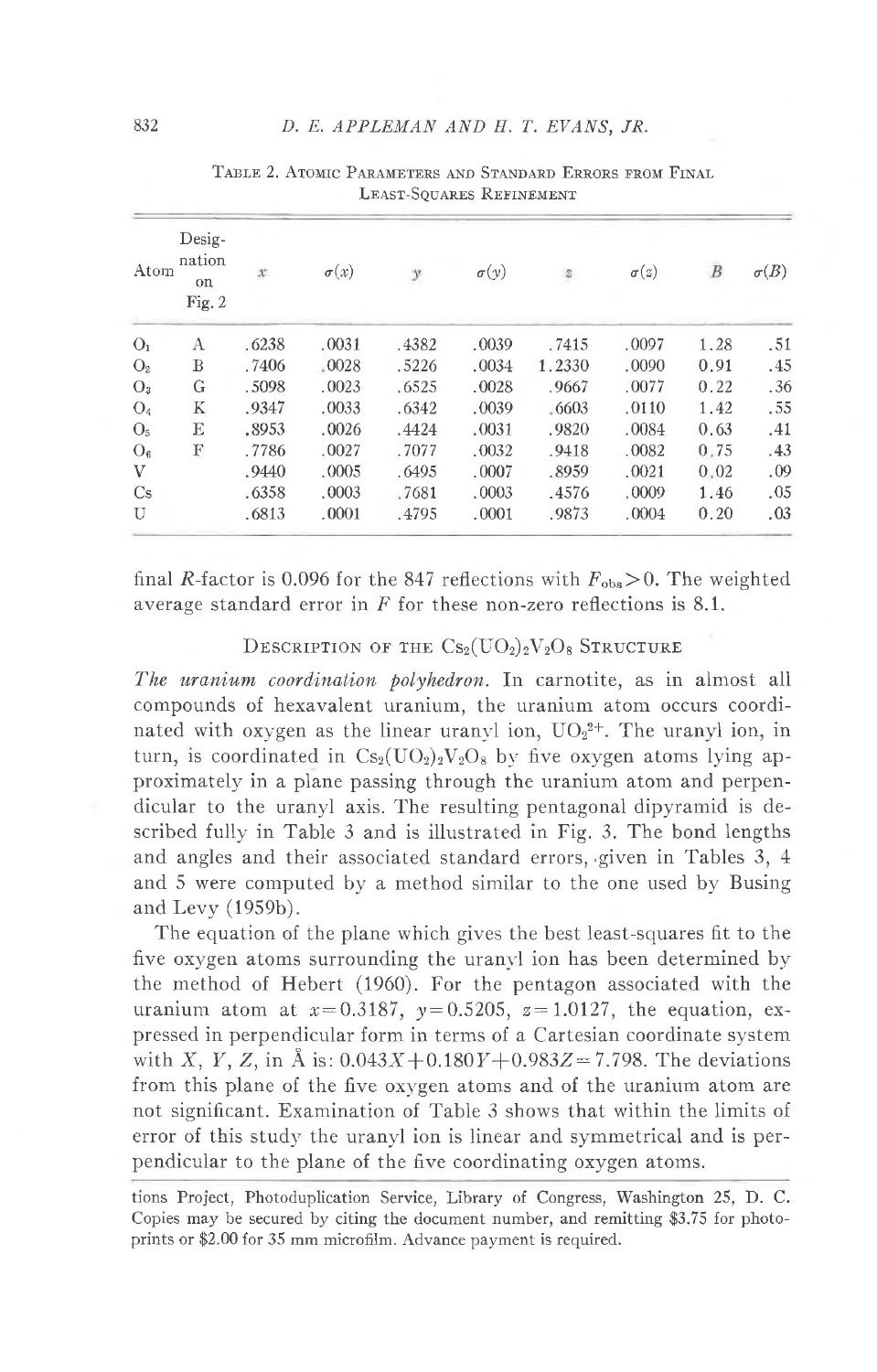

FIG 2. Crystal structure of  $Cs_2(UO_2)_2V_2O_8$ : origin at lower left rear corner; b horizontal,  $c$  vertical. Small solid circles are vanadium atoms; solid circles with highlights, uranium atoms; open circles, oxygen atoms; and large stippled circles, cesium atoms. Letters identify atoms on Tables 2, 3, 4, and Figs. 3 and 4.



FIG. 3. Uranium coordination polyhedron. Letters identify atoms in Table 3.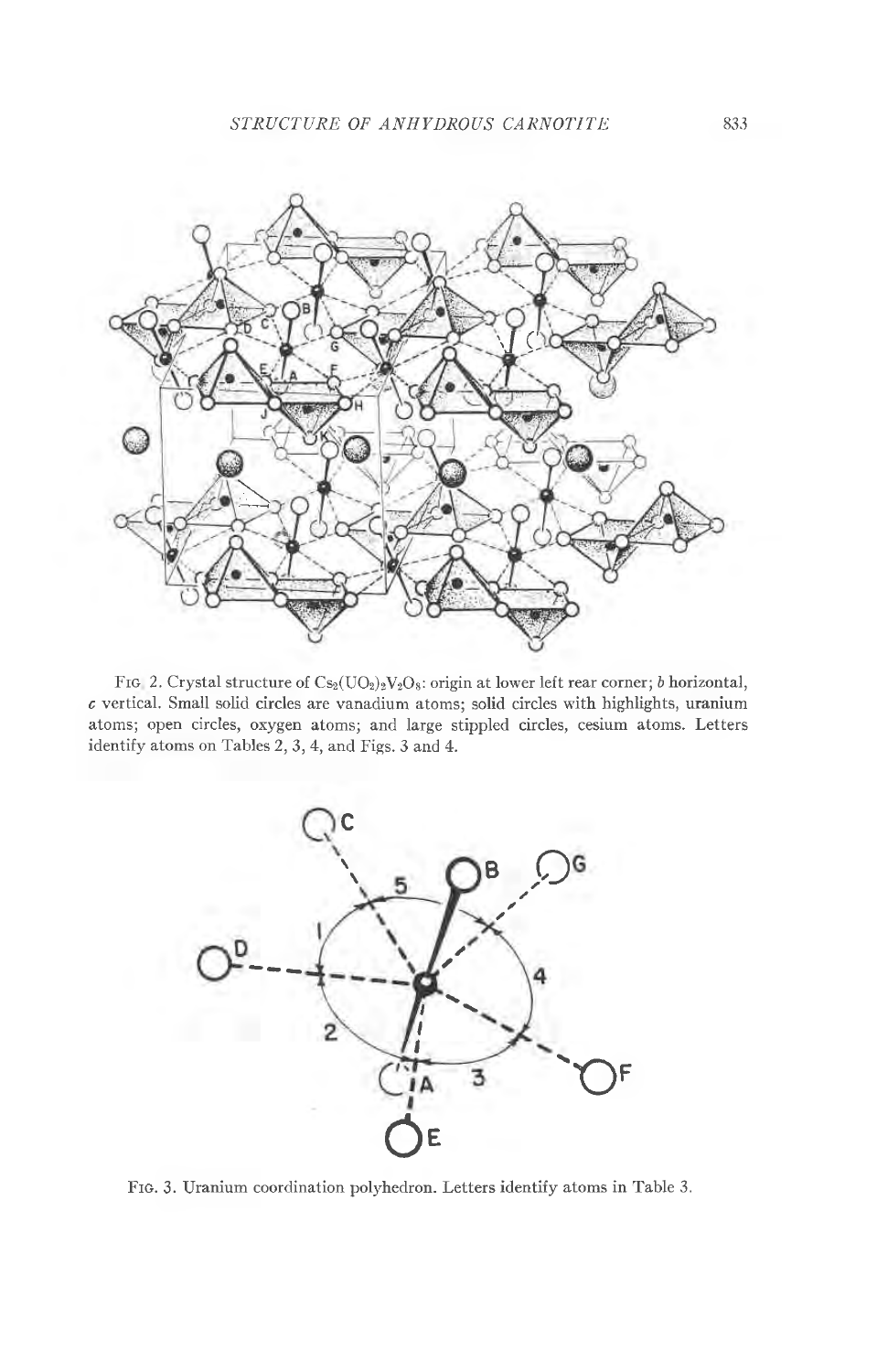| Atom<br>bonded<br>to | Coordinates of atom bonded                                              | to uranium |                                   | Designation<br>on Figs. 2, 3 |                   | Bond length and<br>standard error $(A)$ |  |  |
|----------------------|-------------------------------------------------------------------------|------------|-----------------------------------|------------------------------|-------------------|-----------------------------------------|--|--|
| uranium              | $\mathcal{Y}$<br>$\mathcal{X}$<br>$\overline{z}$                        |            |                                   |                              |                   |                                         |  |  |
| O <sub>1</sub>       | .6238                                                                   | .4382      | .7415                             | A                            |                   | $1.77 \pm .06$                          |  |  |
| O <sub>2</sub>       | .7406                                                                   | .5226      | 1.2330                            | $\bf{B}$                     |                   | $1.77 \pm .06$                          |  |  |
| O <sub>3</sub>       | .4902                                                                   | .3475      | 1.0333                            | $\mathcal{C}$                |                   | $2.40 \pm .03$                          |  |  |
| $O_6$                | .7214                                                                   | .2077      | 1.0582                            | D                            |                   | $2.37 \pm .03$                          |  |  |
| O <sub>5</sub>       | .8953                                                                   | .4424      | .9820                             | E                            |                   | $2.28 \pm .03$                          |  |  |
| $O_6$                | .7786                                                                   | .7077      | .9418                             | F                            |                   | $2.25 \pm .03$                          |  |  |
| O <sub>3</sub>       | .5098                                                                   | .6525      | .9667                             | G                            |                   | $2.29 \pm .02$                          |  |  |
|                      | (b) Bond angles at uranium atom at $x=0.6813$ , $y=0.4795$ , $z=0.9873$ |            |                                   |                              |                   |                                         |  |  |
|                      | Designation                                                             |            | Bond angle and                    |                              | Designation       | Bond angle and                          |  |  |
| Atoms                | on Fig. 3                                                               |            | standard error                    | Atoms                        | on Fig. 3         | standard error                          |  |  |
| $O_1 - U - O_2$      | $A-U-B$                                                                 |            | $179^{\circ}13' \pm 2^{\circ}38'$ | $O_2 - U - O_5$              | $B-U-E$           | $88^{\circ}32' \pm 1^{\circ}40'$        |  |  |
| $O_1$ -U- $O_3$      | $A-U-C$                                                                 |            | $89^{\circ}18' \pm 1^{\circ}39'$  | $O_2-U-O_6$                  | $B-U-F$           | $85^{\circ}51' \pm 1^{\circ}41'$        |  |  |
| $O_1 - U - O_6$      | $A-U-D$                                                                 |            | $91^{\circ}14' + 1^{\circ}46'$    | $O_2 - U - O_3$              | $B-U-G$           | $89^{\circ}08' + 1^{\circ}54'$          |  |  |
| $O1-U-O5$            | $A-U-E$                                                                 |            | $90^{\circ}56' \pm 2^{\circ}27'$  | $O_3 - U - O_6$              | $1\hskip-3.6pt .$ | $67^{\circ}53' \pm 0^{\circ}56'$        |  |  |
| $O_1 - U - O_6$      | $A-U-F$                                                                 |            | $93^{\circ}26' \pm 2^{\circ}23'$  | $O_6 - U - O_5$              | $\overline{2}$    | $75^{\circ}45' \pm 1^{\circ}05'$        |  |  |
| $O_1$ –U– $O_3$      | $A-U-G$                                                                 |            | $91^{\circ}02' \pm 1^{\circ}42'$  | $O5-U-O6$                    | 3                 | $67°58' \pm 1°00'$                      |  |  |
| $O_2 - U - O_3$      | $B-U-C$                                                                 |            | $91^{\circ}29' \pm 2^{\circ}21'$  | $O_6$ -U- $O_3$              | $\overline{4}$    | $79^{\circ}56' \pm 1^{\circ}06'$        |  |  |
| $O_2 - U - O_6$      | $B-U-D$                                                                 |            | $89^{\circ}11' \pm 2^{\circ}00'$  | $O_3 - U - O_3$              | 5                 | $68°27' + 1°00'$                        |  |  |
|                      | (c) Oxygen-oxygen distances in uranium coordination polyhedron          |            |                                   |                              |                   |                                         |  |  |
|                      |                                                                         |            | Interatomic                       |                              |                   | Interatomic                             |  |  |
|                      | Designation                                                             |            | distance and                      |                              | Designation       | distance and                            |  |  |
| Atoms                | on Figs. 2, 3                                                           |            | standard error                    | Atoms                        | on Figs. 2, 3     | standard error                          |  |  |
|                      |                                                                         |            | $(\AA)$                           |                              |                   | $(\AA)$                                 |  |  |
| $O_1 - O_2$          | AB                                                                      | 3.54       |                                   | $O_2-O_5$                    | ΒE                | $2.85 \pm .07$                          |  |  |
| $O_1 - O_3$          | AC                                                                      |            | $2.96 \pm .08$                    | $O_2-O_6$                    | ΒF                | $2.76 \pm .08$                          |  |  |
| $O_1 - O_6$          | AD                                                                      |            | $2.98 \pm .07$                    | $O_2-O_3$                    | BG                | $2.88 \pm .05$                          |  |  |
| $O_1 - O_5$          | AЕ                                                                      |            | $2.91 \pm .05$                    | $O_3-O_6$                    | CD                | $2.66 \pm .04$                          |  |  |
| $O_1 - O_6$          | AF                                                                      |            | $2.94 \pm .05$                    | $O_6-O_5$                    | DЕ                | $2.85 \pm .05$                          |  |  |
| $O_1 - O_3$          | AG                                                                      |            | $2.92 \pm .07$                    | $O_5 - O_6$                  | EF                | $2.53 \pm .04$                          |  |  |
| $O_2 - O_3$          | BC                                                                      |            | $3.02 \pm .04$                    | $O_6-O_3$                    | FG                | $2.92 \pm .04$                          |  |  |
| $O_2-O_6$            | BD                                                                      |            | $2.94 \pm .05$                    | $O_3-O_3$                    | GC                | $2.64 \pm .05$                          |  |  |

#### TABLE 3. INTERATOMIC DISTANCES AND BOND ANGLES IN THE URANIUM COORDINATION POLYHEDRON

(a) Bond lengths to uranium atom at  $x=0.6813$ ,  $y=0.4795$ ,  $z=0.9873$ 

The plane pentagon which coordinates the uranyl ion shares two edges, CD and EF (Fig. 2), with two separate vanadium coordination polyhedra; and one edge, CG, with the adjacent uranium coordination polyhedron. These shared edges are considerably shorter than the un-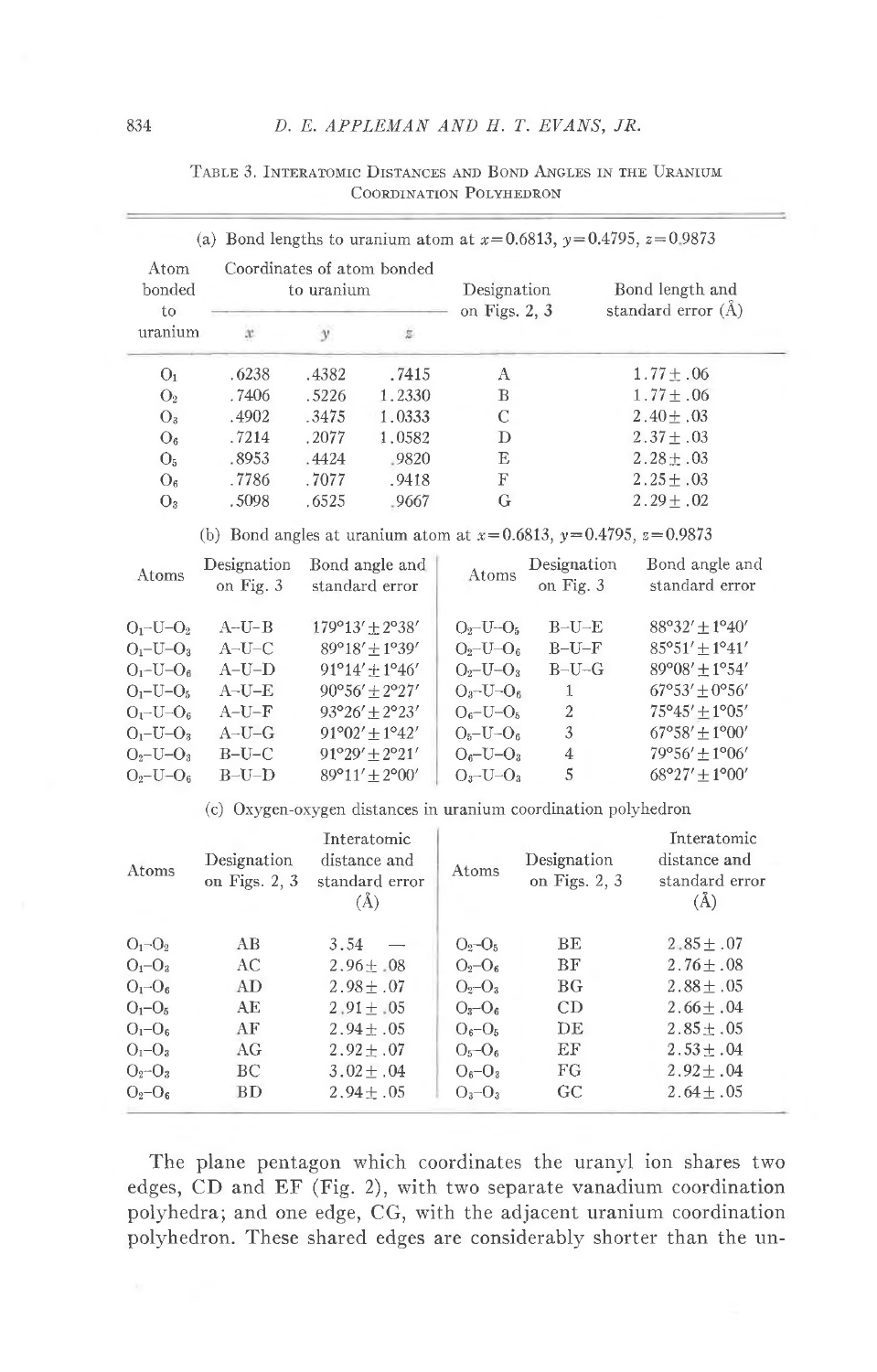|                            |                |                            |                                           |             |                  |                                | (a) Bond lengths to vanadium atom at $x=0.9440$ , $y=0.6495$ , $z=0.8959$ |
|----------------------------|----------------|----------------------------|-------------------------------------------|-------------|------------------|--------------------------------|---------------------------------------------------------------------------|
| Atom bonded<br>to vanadium |                |                            | Coordinates of atom bonded<br>to vanadium |             |                  | Designation<br>on Figs. $2, 4$ | Bond length and<br>standard error $(A)$                                   |
|                            |                | $25^\circ$                 | y                                         | $\mathbf Z$ |                  |                                |                                                                           |
| O <sub>5</sub>             |                | .8953                      | .4424                                     | .9820       |                  | Ε                              | $1.97 \pm .03$                                                            |
| $O_6$                      |                | .7786                      | .7077                                     | .9418       |                  | $_{\rm F}$                     | $1.92 \pm .04$                                                            |
| $O_3$                      |                | 1.0098                     | .8475                                     | .9667       |                  | Н                              | $1.83 \pm .03$                                                            |
| O <sub>5</sub>             |                | 1.1047                     | .5576                                     | 1.0180      |                  | J                              | $1.85 \pm .03$                                                            |
| O <sub>4</sub>             |                | .9347                      | .6342                                     | .6603       |                  | K                              | $1.71 \pm .07$                                                            |
|                            |                |                            |                                           |             |                  |                                | (b) Bond angles at vanadium atom at $x=0.9440$ , $y=0.6495$ , $z=0.8959$  |
| Atoms                      |                | Designation<br>on Fig. $4$ | Bond angle and<br>standard error          |             | Atoms            | Designation<br>on Fig. 4       | Bond angle and<br>standard error                                          |
| $O_4 - V - O_5$            | $\mathbf{1}$   |                            | $107^{\circ}57' \pm 2^{\circ}12'$         |             | $O_3 - V - O_5$  | 6                              | $91^{\circ}23' + 1^{\circ}36'$                                            |
| $O_4-V-O_6$                | $\overline{2}$ |                            | $113^{\circ}15' + 2^{\circ}19'$           |             | $O_6-V-O_5$      | $\overline{7}$                 | $81^{\circ}02' + 1^{\circ}46'$                                            |
| $O_4 - V - O_3$            | 3              |                            | $105^{\circ}30' \pm 2^{\circ}02'$         |             | $O_6 - V - O_5$  | $F-V-J$                        | $145^{\circ}18' + 2^{\circ}$ -                                            |
| $O_4 - V - O_5$            | $\overline{4}$ |                            | $104^{\circ}14' \pm 2^{\circ}25'$         |             | $O_5 - V - O_5$  | 8                              | $75^{\circ}54' \pm 1^{\circ}18'$                                          |
| $O3-V-O6$                  | 5              |                            | $90^{\circ}20' + 1^{\circ}20'$            |             |                  |                                |                                                                           |
| $O_3-V-O_5$                | $H-V-E$        |                            | $146^{\circ}07' + 2^{\circ}$ --           |             | $V$ – $O5$ – $V$ | $V-E-V$                        | $104^{\circ}06' + 1^{\circ}18'$                                           |

| TABLE 4. INTERATOMIC DISTANCES AND BOND ANGLES IN THE |  |  |  |
|-------------------------------------------------------|--|--|--|
| VANADIUM COORDINATION POLYHEDRON                      |  |  |  |

(c) Oxygen-oxygen and other interatomic distances in vanadium coordination polyhedron

| $O_4 - O_5$<br>KE<br>$2.98 \pm .09$<br>$O_4-O_6$<br>ΚF<br>$3.03 \pm .09$<br>$O_4-O_3$<br>KН<br>$2.81 \pm .07$<br>$O_4 - O_5$<br>ΚJ<br>$2.81 \pm .08$ | and standard error $(A)$ |
|------------------------------------------------------------------------------------------------------------------------------------------------------|--------------------------|
|                                                                                                                                                      |                          |
|                                                                                                                                                      |                          |
|                                                                                                                                                      |                          |
|                                                                                                                                                      |                          |
| $O_3-O_6$<br>HF<br>$2.66 \pm .04$                                                                                                                    |                          |
| $O_3 - O_5$<br>HE<br>$3.64 + .04$                                                                                                                    |                          |
| $O_3 - O_5$<br>ΗJ<br>$2.63 + .03$                                                                                                                    |                          |
| $O_6-O_5$<br>FE<br>$2.53 + .04$                                                                                                                      |                          |
| $O_6-O_5$<br>FJ<br>$3.55 + .04$                                                                                                                      |                          |
| $O5-O5$<br>ΕJ<br>$2.35 + .05$                                                                                                                        |                          |
|                                                                                                                                                      |                          |
| $V-V$<br>$V-V_1$<br>$3.016 \pm .006$                                                                                                                 |                          |
| $V-O_4$<br>$V_1-K$<br>$3.95 + .07$                                                                                                                   |                          |

shared edges DE and FG (Table 3C), so that the plane pentagon deviates significantly from a regular pentagon. The U-U distance across the shared edge CG is  $3.882 \pm 0.008$  Å; the next shortest U-U distance in the structure is  $4.452 \pm 0.005$  Å between the closest uranium atoms related by the screw axis. The U-V distances across the shared edges CD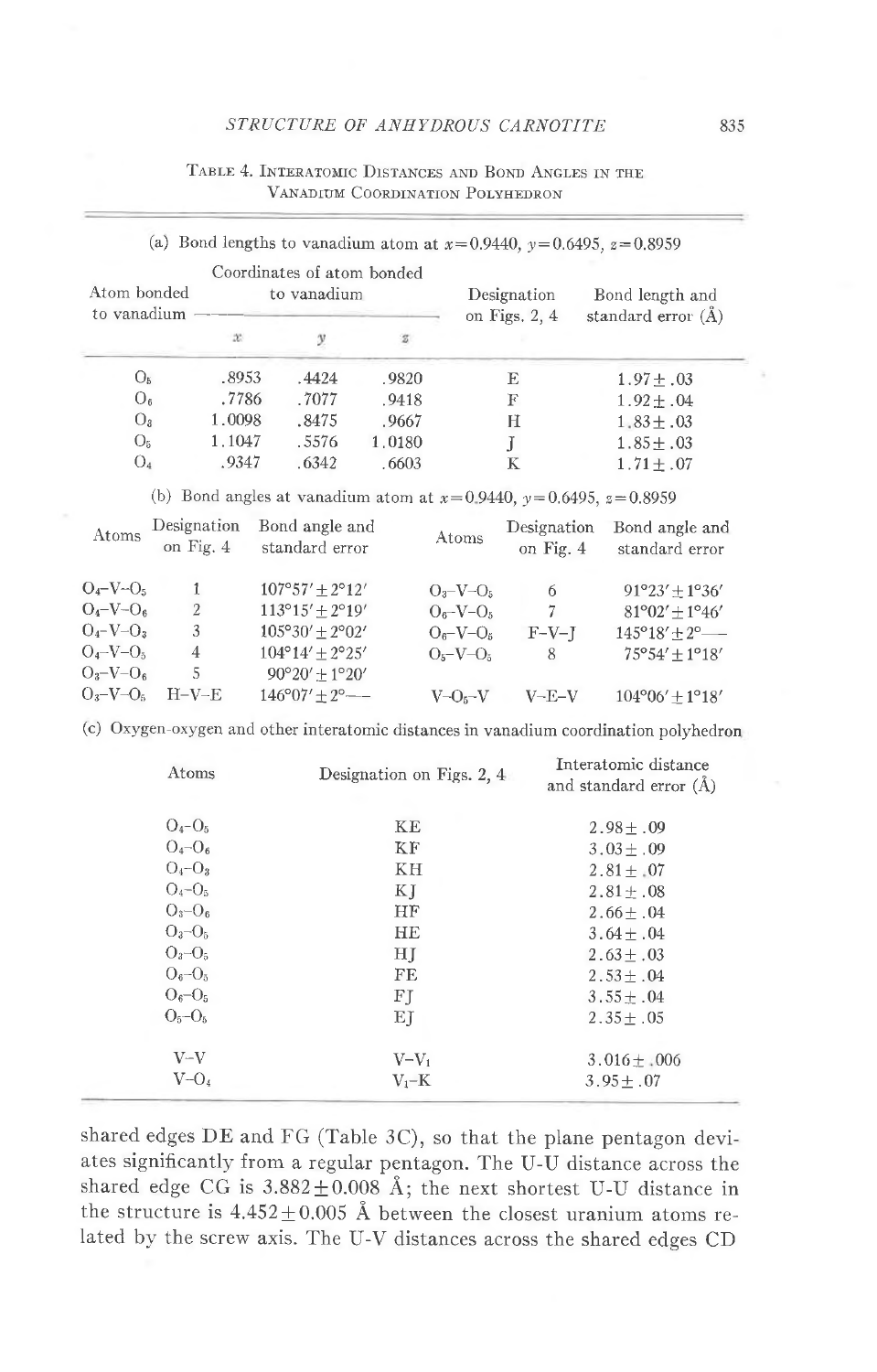and EF are 3.297 A and 3.340 A, respectivelv. Standard errors were not computed for these distances.

Plane-pentagon coordination of the uranyl ion has been discussed in detail by Evans (1963), who has pointed out that this configuration is as common as four- or six-fold coordination in uranyl compounds. In the crystal structures of uranophane,  $Ca(H_3O)_2(UO_2)_2(SiO_4)_2.3H_2O$  (Smith et al. 1957), johannite,  $Cu(UO<sub>2</sub>)<sub>2</sub>(SO<sub>4</sub>)<sub>2</sub>(OH)<sub>2</sub>·6H<sub>2</sub>O$  (Appleman, 1957), and  $Cs_2(UO_2)_2(SO_4)_3$  (Ross and Evans, 1960), the coordinating pentagon consists entirely of oxygen atoms as it does in carnotite. Of these three structures, only that of  $Cs_2(UO_2)_2(SO_4)_3$  has been refined to the point where bond distances can be reasonably estimated; the uranyl U-O bond distance is  $1.74 + 0.10$  Å and the average U-O bond distance in the pentagon is  $2.43 + 0.10$  Å. These values are in reasonable agreement with the corresponding distances of  $1.77 \pm 0.06$  Å and  $2.32 \pm 0.03$  Å determined in the present study. In the structures of  $K_3UO_2F_5$  (Zachariasen, 1954a) and  $Cs_xUO_2OCl_x(x \approx 0.9)$  (Allpress and Wadsley, 1964), which have been refined to a stage comparable to that of the present study, the coordinating pentagon includes atoms other than oxygen. The uranyi U-O bond distance in  $K_3UO_2F_5$  is 1.76  $\pm$  0.03 Å, and the average distance from the uranium atoms to the five coordinating fluorine atoms is 2.24  $\pm$  0.03 Å. In Cs<sub>x</sub>UO<sub>2</sub>OCl<sub>x</sub>, the uranyl U-O distances are 1.82  $\pm$  0.06 Å and  $1.85 + 0.07$  Å; the average of the three U-O distances in the pentagon is 2.26 + 0.07 Å and the two U-Cl distances in the pentagon are  $2.98 \pm 0.07$ A. These comparisons indicate that the U-O distance in the uranyl ion probably does not vary more than a few hundredths of an Angstrom from a mean value of about 1.77 A in S-coordinated uranyl compounds, regardless of the chemical bonding in the rest of the structure.

The vanadium coordination polyhederon. The vanadium atom in carnotite is coordinated by five oxygen atoms which form a slightly distorted square pyramid. Two such pyramids share one edge of the approximately square base, with their apices pointing in opposite directions. The resulting divanadate coordination polvhdron is described fully in Table 4 and is pictured in Fig. 4.

A plane was fitted by least-squares techniques to the six oxygen atoms forming the base of the two square pyramids in the divanadate group shown in Fig. 4. The equation for this plane, expressed in the same coordinates as the equation given in the previous section for the uranium coordination polyhedron, is:  $-0.125X - 0.081Y + 0.989Z = 6.551$ . None of the six atoms deviates significantly from this plane, within the limits of error of the determination. The two vanadium atoms are 0.57 A above and below this plane, respectively. The apical oxygen atoms are 2.27 Å above and below the basal plane.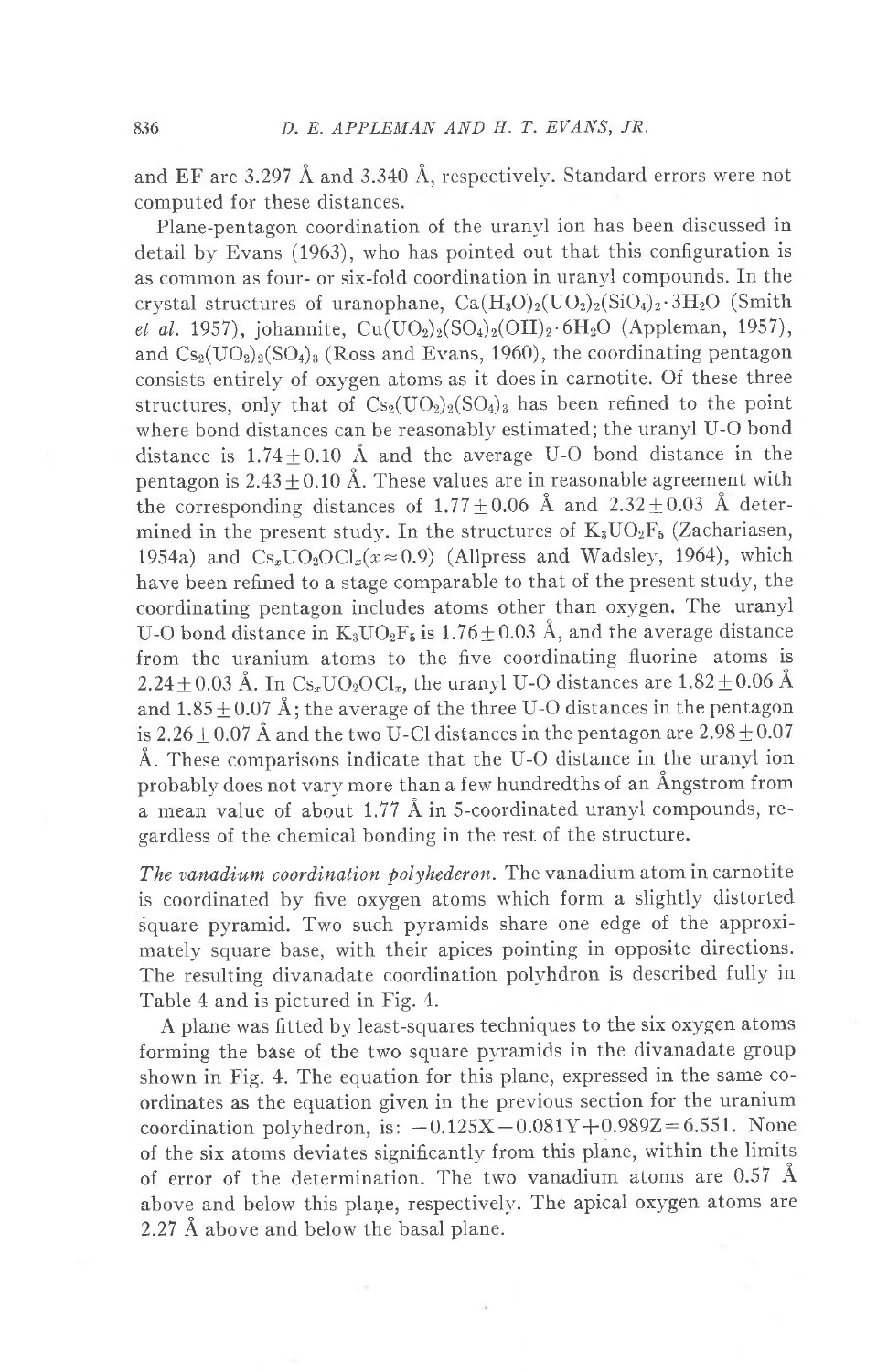

Frc. 4. Vanadium coordination polyhedron. Letters identify atoms in Table 4.

The square-pyramid coordination polyhedron about S-coordinated vanadium, first described by Byström and Evans (1959) in the structure of  $K_3V_5O_{14}$ , has since been found in a number of other compounds (Evans, 1960a,b; Bachmann and Barnes, 1961). Moreover, as pointed out by the latter authors, in several structures which have been described as containing S-valent vanadium in trigonal bipyramidal coordination, the trigonal bipyramids are so distorted that they actually approach the form of square pyramids. For example, the compounds  $V_2O_5$  (Bachmann, et al., 1961)  $Na_{2-x}V_6O_{15}$  (Wadsley, 1955),  $Li_{1+x}V_3O_8$ (Wadsley, 1957), and rossite,  $Ca(VO<sub>3</sub>)<sub>2</sub> \cdot 4H<sub>2</sub>O$  (Ahmed and Barnes, 1963) contain 5-coordinated vanadium surrounded by a polyhedron which in most cases resembles a square pyramid at least as closely as it does a trigonal bipyramid. In all of these structures, each square pyramid shares two edges with adjacent pyramids to form infinite chains, with the apices of the pyramids alternately pointing up and down. The divanadate group described in the present paper may be considered as two links of such a chain.

The vanadium coordination in the carnotite structure is unusual in several respects. First, the square pyramids have one shared edge, as compared with the corner-linked pyramids in  $K_3V_5O_{14}$  or those which share two edges to form infinite chains, described in the previous paragraph. Second, in most of the other structures containing square pyramids, a sixth quasi-coordinating oxygen occurs opposite the apex at distances ranging approximately 2.2 to 3.5 A from the vanadium atom (Evans, 1960b), so that in many cases the coordination polyhedron may be considered as a very distorted octahedron with one vertex at a much greater distance than the other five. Ilowever, in the carnotite structure the vanadium coordination is strictlv 5-fold: no other atom even remotelv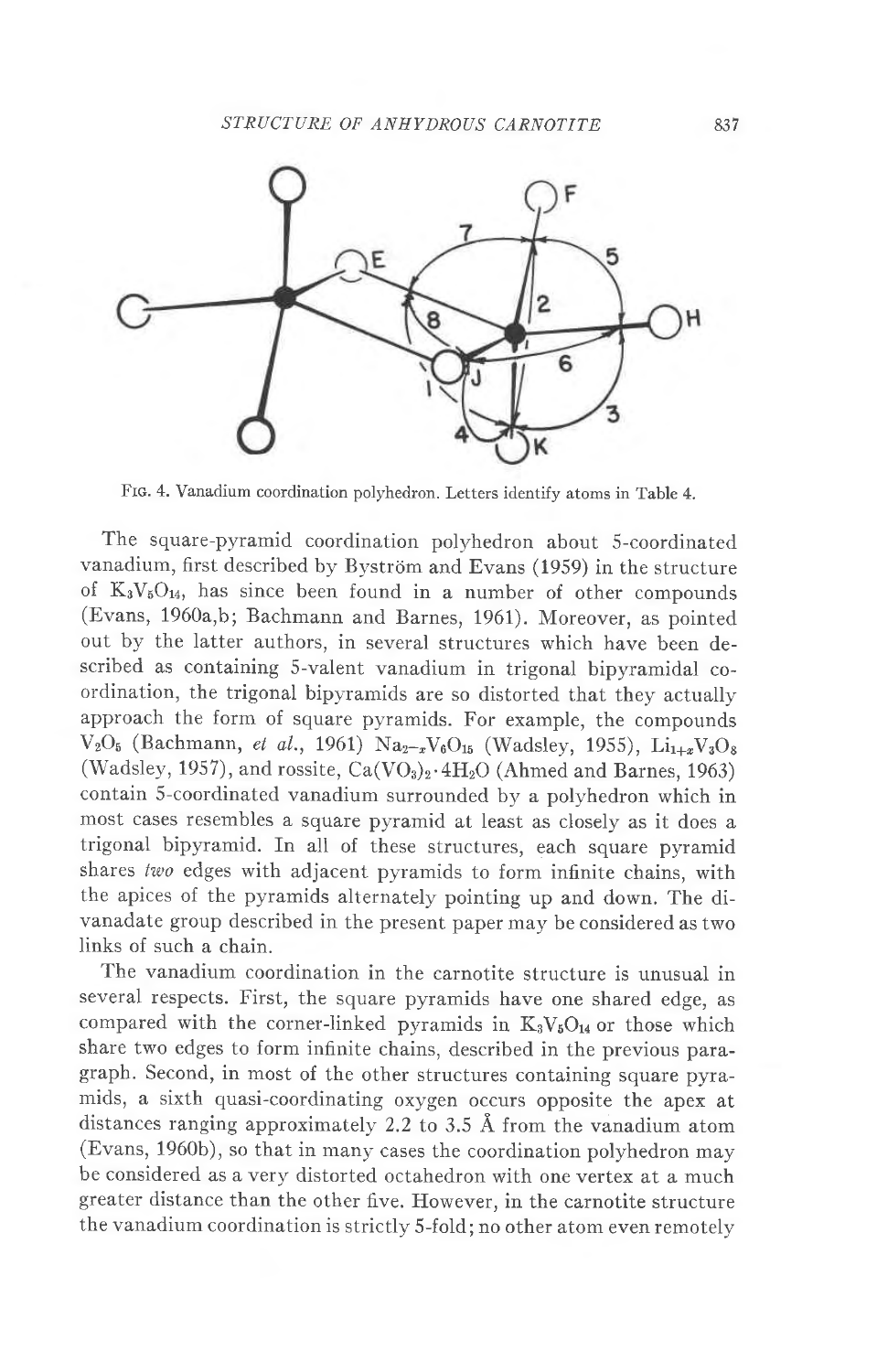approaches the vanadium on the side opposite the apex of the square pyramid, and the next-nearest oxygen outside of the same divanadate group is at  $3.59 \text{ Å}$  (D, Fig. 2).

The dimensions of the square-pyramid coordination polyhedron are quite comparable with those found in the infinite-chain structures mentioned above, except for the distance from the vanadium to the apical oxygen (K in Fig. 4) which is anomalously long. In the other structures this distance has an average value of 1.60 Å with a maximum deviation of about 0.05 Å, whereas in carnotite the value is  $1.71 \pm 0.07$  Å. We believe that this discrepancy is due to the large error in the determination of the z-coordinate of  $O_4$ , and that the true value of the V- $O_4$  distance in carnotite is probably closer to 1.65 Å. In general, the errors in the lengths of bonds nearly parallel to  $\epsilon$  are large in the present determination owing to the limited range of  $l$  represented in the data.

It should be noted that while the edge shared between the two square pyramids in the divanadate group is considerably shorter than the other edges, there are no significant differences between the lengths of the edges EF and FH (Fig. a), which are shared with the uranyl coordination pentagon, and that of the edge HJ, which is not shared at all. This suggests that these distances are entirely controlled by the strongly bonded vanadium coordination polyhedron and that the more weakly bonded uranyl coordination pentagon must adjust itself accordingly.

Interlayer bonding. The uranium and vanadium coordination polyhedra in the carnotite structure are linked, as described in the previous sections, into extremely strongly bonded sheets extending parallel to (001). There are no bonds from the oxygen atoms of one layer to the uranium and vanadium cations of another layer. Therefore, adjacent layers are held together only by bonds from the oxygen atoms to the interlayer cations. In Fig. 5 this bonding scheme is illustrated for the  $Cs<sup>+</sup>$  ion in the structure of the synthetic anhydrous  $Cs_2(UO_2)_2V_2O_8$  which was refined in the present study. Presumably, this scheme wili be somewhat different for carnotites with different degrees of hydration and different interlayer cations. The cesium-oxygen bond distances are given inTable 5.

There are 11 cesium-oxygenbonds. Five, designated A, B, C, K, and L on Figure 5, extend upward to one layer; six, designated  $D$ , E, F, G, H, and J, extend downward to the adjacent layer. The six short Cs<sup>+</sup>-O bonds, C, D, E, J, K, and L, have an average length of  $3.16 \text{ Å}$ ; the five long bonds, A, B, F, G, and H, have an average length of 3.52 A. The arrangement of bonds around the Cs<sup>+</sup> ion is highly irregular, and there would appear to be no reason why the structure should not be capable of accommodating a whole host of different interlayer cations in varying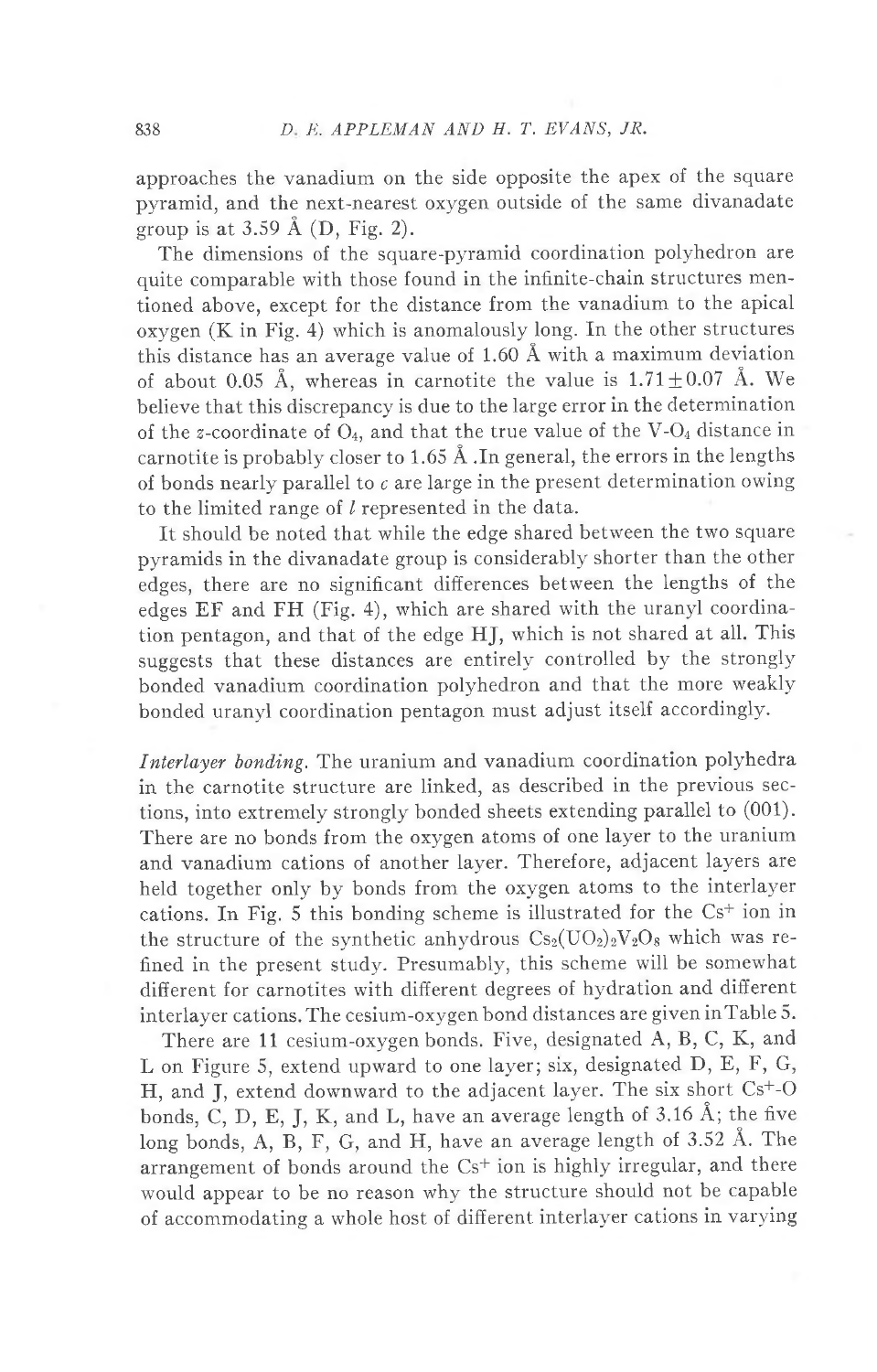| Atom bonded<br>to cesium |       | Coordinates of atom<br>bonded to cesium |          | Designation<br>on Fig. 5 | Bond length and<br>standard error (A) |  |
|--------------------------|-------|-----------------------------------------|----------|--------------------------|---------------------------------------|--|
|                          | x     |                                         | 뵹        |                          |                                       |  |
| $O_6$                    | .7786 | .7077                                   | .9418    | А                        | $3.48 \pm .05$                        |  |
| O <sub>1</sub>           | .6238 | .4382                                   | .7415    | B                        | $3.50 + 05$                           |  |
| O <sub>4</sub>           | 9347  | .6342                                   | .6603    | C                        | $3.28 \pm .04$                        |  |
| O <sub>1</sub>           | .3762 | .5618                                   | .2585    | D                        | $3 - 23 + 03$                         |  |
| O <sub>2</sub>           | .7406 | .5226                                   | .2330    | Е                        | $3.04 + .05$                          |  |
| O <sub>3</sub>           | .5098 | .6525                                   | $-.0333$ | F                        | $3.60 + .05$                          |  |
| O <sub>1</sub>           | .8762 | .9382                                   | .2585    | G                        | $3.55 \pm 0.05$                       |  |
| O <sub>5</sub>           | .6047 | .9424                                   | .0180    | Н                        | $3.47 + .05$                          |  |
| $O_4$                    | .5653 | 1.1342                                  | .3397    | J                        | $3.24 \pm .03$                        |  |
| O <sub>2</sub>           | .7594 | 1 0226                                  | .7670    | Κ                        | $3.13 \pm .04$                        |  |
| $O_4$                    | .4347 | .8658                                   | .6603    | L                        | $3.01 + 06$                           |  |

TABLE 5. BOND LENGTHS TO CESIUM ATOM AT  $x=0.6358$ ,  $y=0.7681$ ,  $z=0.4576$ 



FIG. 5. Cesium coordination, representing the right front edge of Fig. 2. Letters identify Cs-O bonds in Table 5.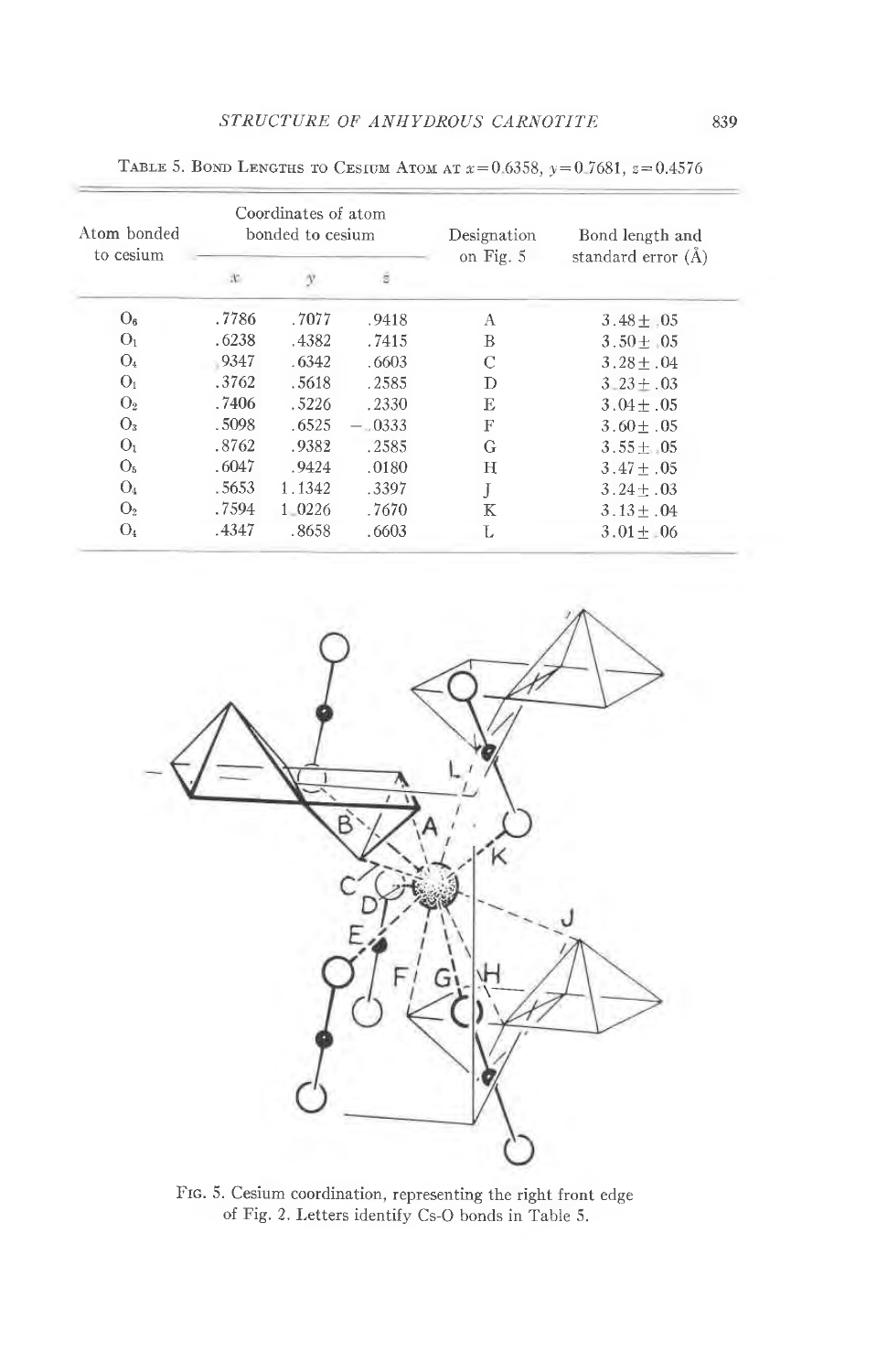TABLE 6. CHARGE-BALANCE CALCULATIONS

A. Assumptions

- 1. The two U-O bonds in the uranyl ion have equal strength.
- 2. The five U-O bonds coordinating the uranyl ion have equal strength.
- 3. The six short Cs-O bonds have equal strength.
- 4. The five long Cs-O bonds have equal strength.

B. Environment of the oxygen atoms

| Atom           | Coordination                                    |
|----------------|-------------------------------------------------|
| O <sub>t</sub> | $1 U (uranyl bond), 3 Cs (1 short, 2 long)$     |
| O <sub>2</sub> | 1 U (uranyl bond), 2 Cs (short)                 |
| O <sub>3</sub> | 2 U (UO <sub>2</sub> -O bond), 1 V, 1 Cs (long) |
| O <sub>4</sub> | 1 V. 3 Cs (short)                               |
| O <sub>5</sub> | $1 U (UQ2-O bond), 2V, 1 Cs (long)$             |
| $O_6$          | 2 U (UO <sub>2</sub> -O bond), 1 V, 1 Cs (long) |
|                |                                                 |

C. Calculations of bond strengths

1. From assumptions  $(1)$ ,  $(3)$ ,  $(4)$ :  $1 U$  -O (uranyl)  $+1$  Cs-O (short)  $+2Cs$ -O (long) = 1 U-O (uranyl)  $+2$  Cs-O (short)  $2 \text{Cs}-O \text{ (long)}=1 \text{Cs}-O \text{ (short)}$ 6 Cs-O (short) + 5 Cs-O (long) = 1.0 ( $\Sigma$  Cs-O = 1.0)  $Cs-O (short)=0.12; Cs-O (long)=0.06$  at uranyl oxygens  $O_1$  and  $O_2$ : U-O (uranyl) $+0.24 = 2.0$ ; U-O (uranyl) $= 1.76$ 

2. From assumption  $(2)$ :  $2(1.76) + 5 \text{ UO}_2 - 0 = 6.0 \ (\Sigma \text{ U} - 0 = 6.0)$  $UO<sub>2</sub>-O=0.50$ 

3. From the results of C.1 and C.2:  $V - O_3 = V - O_6 = 0.94$  $V-O<sub>5</sub>(2)=0.72$  $V-O_4=1.64$ as a check on the above results:  $\Sigma$  V-O = 2(0.94) + 2(0.72) + 1.64 = 4.96

degrees of hydration, without appreciably changing the geometry of the  $[(UO<sub>2</sub>)<sub>2</sub>V<sub>2</sub>O<sub>8</sub>]<sub>n</sub>$ <sup>-2n</sup> sheets. This offers an explanation for the small variations in a and b relative to those in  $c$  and  $\beta$  found for various natural and synrhetic carnotites (Barton, 1958, p. 812).

The extremely low solubility of carnotite in diiute aqueous solutions can be readily explained in terms of the stable sheet structure found in the present study. The formation of tightiy bonded infinite uranyl vanadate sheets prevents ordinarily solubie 6-valent uranium and 5 vaient vanadium species from being dissolved in circulating ground waters, and is thus an efficient mechanism for fixing these elements in nature in their highest oxidation states.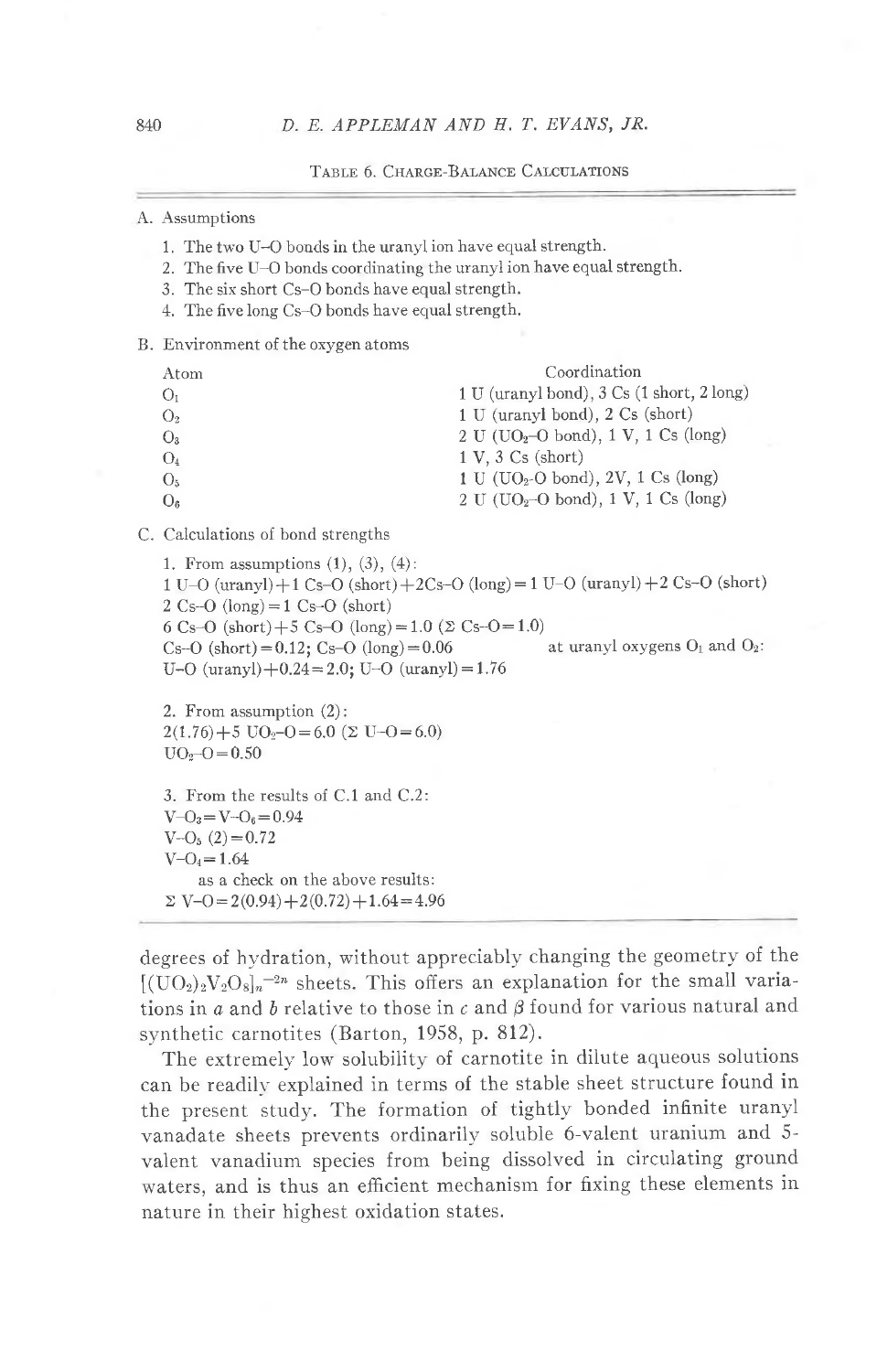Charge-balance and bond strengths. In Table 6 an attempt has been made to assign bond strengths, starting with certain assumptions which appear reasonable in view of the experimentally determined interatomic distances. The scheme as worked out results in a final evaluation of the charge on the vanadium atom of 4.96, which is in good agreement with the theoretical value of 5.0.

#### **ACKNOWLEDGMENTS**

The work was supported in part by the Divisions of Raw Materials and Research of the U.S. Atomic Energy Commission. The authors wish to express their thanks to their colleagues Joan Clark and Malcolm Ross, for assistance in intensity measurements, C. L. Christ, for helpful discussions, and Paul Barton, without whose efforts in synthesizing the experimental material this study would not have been possible.

#### **REFERENCES**

- AHMED, F. R. AND W. H. BARNES (1963) The crystal structure of rossite. Can. Mineral. 12, 713-726.
- ALLPRESS, J. G. AND A. D. WADSLEY (1964) The crystal structure of caesium uranyl oxychloride  $Cs_x(UO_2)OCl_x$  (x approximately 0.9). Acta Cryst. 17, 41-46.
- APPLEMAN, D. E. (1957) Crystal-chemical study of johannite (abs.). Bull. Geol. Soc. Am. 68, 1696.
	- AND HOWARD T. EVANS, JR. (1957) The crystal structure of carnotite (abs.). Acta Cryst. 10, 765.
- AND M. R. Ross Calibrated intensity strips for the Buerger precession camera (in prep.).
- BACHMANN, H. G., F. R. AHMED AND W. H. BARNES (1961) The crystal structure of vanadium pentoxide. Zeit. Krist. 115, 110-131.
- AND W. H. BARNES (1961) Bonding in the trigonal bipyramidal coordination polyhedra of V<sub>2</sub>O<sub>5</sub> and of certain other structures containing pentavalent vanadium. Zeit. Krist. 115, 215-230.
- BARTON, PAUL B., JR. (1958) Synthesis and properties of carnotite and its alkali analogues. Am. Mineral. 43, 799-817.
- AND D. E. APPLEMAN (1957) Crystal chemistry of carnotite. In Advances in Nuclear Engineering, J. R. Dunning and B. R. Prentice, ed. (Vol. II). Pergamon Press, London.
- BERGHUIS, J., IJ. M. HAANAPPEL, M. POTTERS, B. O. LOOPSTRA, C. H. MACGILLAVRY AND A. L. VEENENDAAL (1955) New calculations of atomic scattering factors. Acta Cryst. 8, 478-483.
- BUSING, W. R. AND H. A. LEVY (1959a) A crystallographic least squares refinement program for the IBM 704. Oak Ridge Nat. Lab., ORNL 59-4-37.
- $-$  (1959b) A crystallographic function and error program for the IBM 704. Oak Ridge Nat. Lab., ORNL 59-12-3.
- BYSTRÖM, A., K. A. WILHELMI AND O. BROTZEN (1950) Vanadium pentoxide-a compound with five-coordinated vanadium atoms. Acta Chem. Scand. 4, 1119-1130.
- BYSTRÖM, ANN MARIE AND HOWARD T. EVANS, JR. (1959) The crystal structure of K<sub>3</sub>V<sub>5</sub>O<sub>14</sub>. Acta Chem. Scand. 13, 377-378.